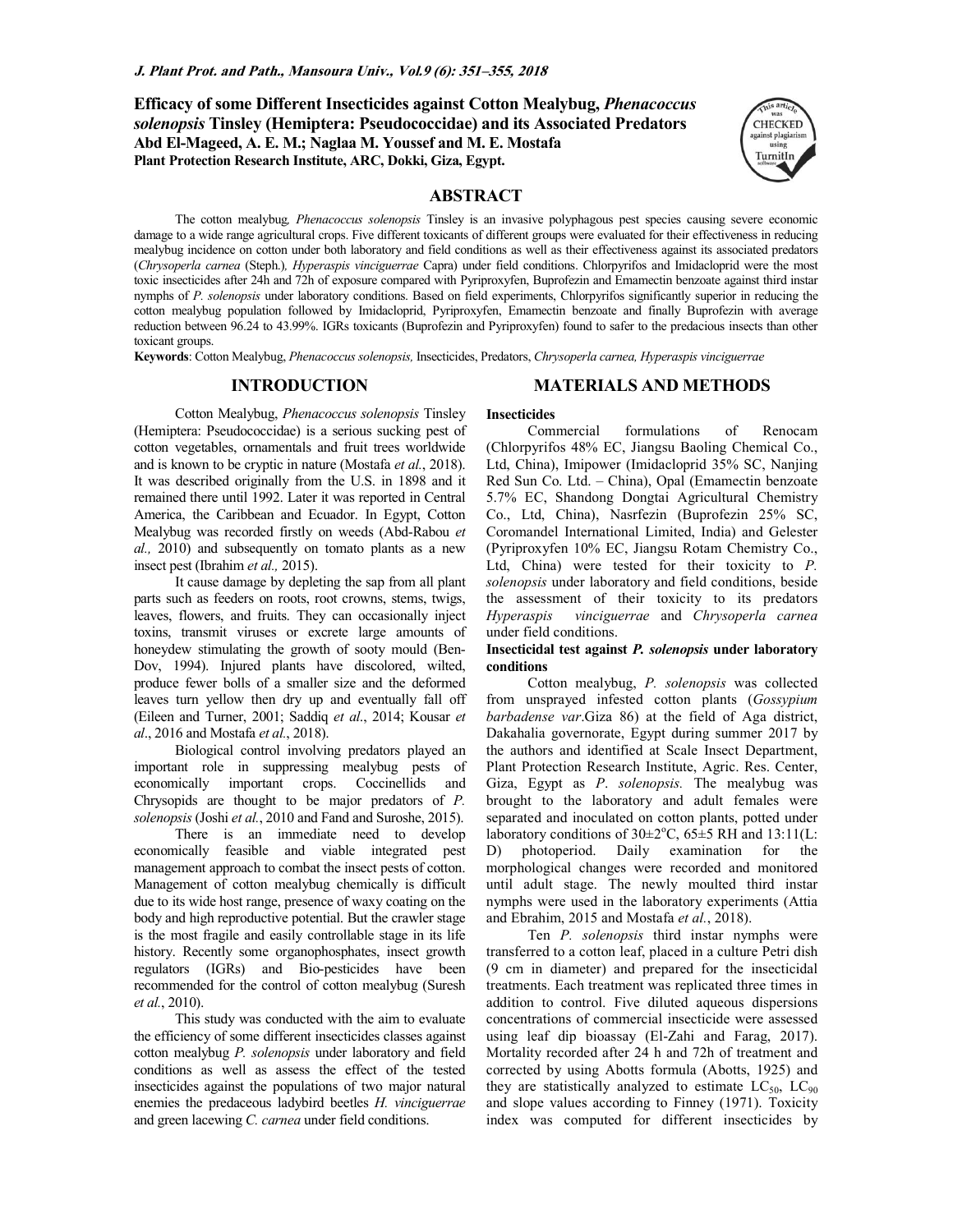comparing these materials with the most effective one using Sun's equation (Sun, 1950).

### **RESULTS AND DISCUSSION**

### **Field evaluation of tested insecticides against** *P. solenopsis* **and its associated predators**

Field experiment was conducted during summer 2017 to evaluate the efficacy of five insecticides against *P. solenopsis* on the previously mentioned of cotton plants variety at the field of Aga district, Dakahalia governorate, Egypt. The experiment was laid out in a randomized block design with six treatments (five insecticides + control). Each treatment contained three replications (42  $m^2$  each) per plot. Twenty cotton plants were randomly selected and labelled appropriately for further observation from each replicate to count the mealybug population. A knapsack sprayer provided with one nozzle delivering 200 l water/feddan was used. According to the method described by Ahmad *et al.*, (2011), mealybugs on the top ten inches of a plant's terminal portion were counted including stems, leaves and fruiting buds irrespective of their life stage (El-Zahi and Farag, 2017). Treatments were imposed when sufficient number of mealybug population was observed in the experimental block. Observations were recorded a day before spray and three, seven, 14 and 21 days after spray. Further, the reduction percentage in the mealy bug population due to different treatments was calculated according to Henderson and Tilton (1955).

Effect of insecticides on the associated Predatorswhich identified at Scale Insect Department, Plant Protection Research Institute, Agric. Res. Center, Giza, Egypt as *H. vinciguerrae* and *C. carnea* was also recorded a day before spray and three, seven, 14 and 21 days after spray.

### **Statistical analysis.**

The collected data were subjected for one way analysis of variance (ANOVA), and the means separated using Duncan's Multiple Range Test at P < 0.05 (Costat, 2004).

### **Susceptibility of** *P. solenopsis* **to some insecticides under laboratory conditions**

The potency of five toxicants representing different chemical groups was assessed under laboratory conditions against the third instar nymphs of *P. solenopsis* using the leaf-dip method (Table 1). The results indicated that Chlorpyrifos exhibited the highest degree of efficiency after 24h of initial application followed by the Imidacloprid, Pyriproxyfen, Buprofezin, while Emamectin benzoate was the least toxic one.  $LC_{50}$  values were 8.97, 272.38, 817.12, 1910.89 and 2185.302 ppm, respectively.

The efficiency order of the tested insecticides was slightly changed after 72h of treatment and Chlorpyrifos also recorded the most toxic effect followed by the Imidacloprid, Buprofezin Pyriproxyfen, and Emamectin benzoate with  $LC_{50}$  values 4.29, 50.04, 218.32, 243.33 and 317.15 respectively.

Under laboratory conditions the treatment of organophosphate insecticide Chlorpyrifos against *P. solenopsis* found to significantly superior over the rest treatments after 24h and 72h on the basis of toxicity index while, the neonicotinoid Imidacloprid treatment found to next in the order of efficacy followed by the insect growth regulators Pyriproxyfen (Juvenile hormone mimics) and Buprofezin (chitin synthesis inhibitors) then the least active one was avermectin Emamectin benzoate. This in accordance with Suresh *et al.,* (2010) who stated that among the evaluated insecticides against *P. solenopsis* Chlorpyriphos recorded overall reduction of 100 % followed by imdaclorprid (89.99%). The efficacy of Buprofezin against early and later instar nymphs of *P. solenopsis* under laboratory condition was examined and found to be more toxic to early instars than later instar nymphs. At the two lower doses (250 g a.i./ha and 312.5 g a.i./ha), its effectiveness was comparable to Chlorpyrifos 400 g a.i./ha (Patel *et al.*., 2010).

**Table 1**. **Susceptibility of** *P. solenopsis* **third instar nymphs to some insecticides using leaf-dip method under laboratory conditions**

|                            |                                                                                                                         | After 24h of treatment                             | After 72h of treatment   |                |                           |                                                    |                                                    |                                   |  |                           |
|----------------------------|-------------------------------------------------------------------------------------------------------------------------|----------------------------------------------------|--------------------------|----------------|---------------------------|----------------------------------------------------|----------------------------------------------------|-----------------------------------|--|---------------------------|
| <b>Tested</b><br>Compounds | $LC_{50}$ (ppm)<br>and confidence<br>limits at 95%                                                                      | $LC_{90}$ (ppm)<br>and confidence<br>limits at 95% | <b>Slope</b><br>$\pm$ SE | $\mathbf{x}^2$ | <b>Toxicity</b><br>index* | $LC_{50}$ (ppm)<br>and confidence<br>limits at 95% | $LC_{90}$ (ppm)<br>and confidence<br>limits at 95% | <b>Slope</b><br>$X^2$<br>$\pm$ SE |  | <b>Toxicity</b><br>index* |
| Chlorpyrifos               | 8.97<br>7.93 10.34                                                                                                      | 14.84<br>12.43 20.00                               | $5.863 \pm 0.91$         |                | 0.75 100.00               | 4.29<br>3.29 5.38                                  | 12.21<br>8.92 22.27                                | $2.822 \pm 0.535.24$ 100.00       |  |                           |
| Imidacloprid               | 272.38<br>78.78 78.30                                                                                                   | 57552.21<br>11840.60 1330032.22                    | $0.551 \pm 0.11$         | 0.60           | 3.29                      | 50.04<br>24.89 96.47                               | 946.73<br>432.78 2836.12                           | $1.004 \pm 0.123.95$              |  | 8.58                      |
| Emamectin<br>benzoate      | 2185.302<br>99.4457 71385022.00                                                                                         | 91581410<br>113462.80 1.44E+19                     | $0.278 \pm 0.084$        | 0.25           | 0.41                      | 317.15<br>21.50 616180.90                          | 35188640.00<br>61766.25 1.42E+17                   | $0.254 \pm 0.070.88$ 1.35         |  |                           |
| Buprofezin                 | 1910.89<br>626.57 39556.78                                                                                              | 91010.02<br>9131.20 1.19E+08                       | $0.764 \pm 0.21$         | 0.41           | 0.47                      | 218.32<br>88.76 4642.91                            | 6078.93<br>$1.42E + 07$<br>788.31                  | $0.887 \pm 0.271.18$              |  | 1.97                      |
| Pyriproxyfen               | 817.12<br>211.70 64363.54                                                                                               | 10145<br>5275.29 6.50E+09                          | $0.612 \pm 0.184$        | 0.15           | -1.1                      | 243.33<br>9581.42<br>67.73                         | 130936.50<br>4878.15 5.21E+10                      | $0.469 \pm 0.150.77$              |  | 1.76                      |
|                            | *Toxicity index = LC <sub>50</sub> of the most effective compound/ LC <sub>50</sub> of the tested compound $\times$ 100 |                                                    |                          |                |                           |                                                    |                                                    |                                   |  |                           |

**The effect of insecticides on** *P. solenopsis* **and its associated Predatorsunder field condition** 

The efficacy of five insecticides was evaluated against *P. solenopsis* population under field conditions. The high variation between the mealybug populations per cotton plant before application of the tested insecticides is a common problem associated with the insecticidal treatments under field conditions. So randomly chosen of the infested cotton plants were conducted according to Hanchinal *et al.,* (2009); Ahmad *et al*., (2011) and El- Zahi *et al.*, (2016).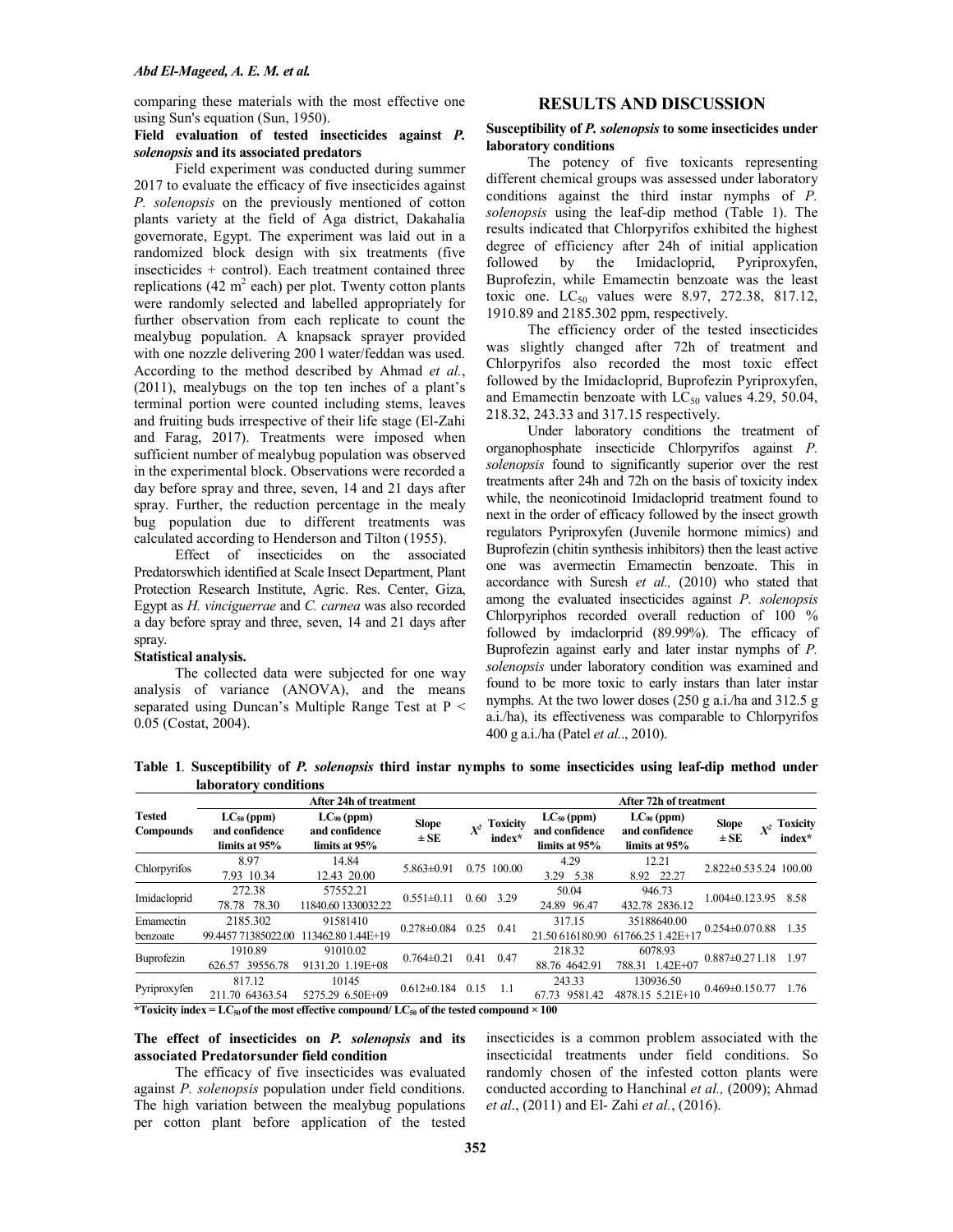#### **J. Plant Prot. and Path., Mansoura Univ., Vol.9 (6), June, 2018**

All the insecticidal treatments showed significant superiority over the control in different degrees (Table 2). Of the five insecticides Chlorpyrifos proved significant superiority over the rest insecticides with pest reduction (96.24%) followed by Imidacloprid (77.82%), Pyriproxyfen (71.01%), Emamectin benzoate (54.08%), Buprofezin (43.99%) after three days of spraying. Twenty one days later the reduction in infestation increased to 99.45%, 98.32%, 93.88%, 87.10% and 82.50%, respectively. The average reduction percentages were (97.59 %), 90.14% and 81.23%, 70.80% and 66.35%, respectively.

The effectiveness of Chlorpyrifos was in confirmation with the findings of Suresh *et al.*, (2010) who reported that Chlorpyrifos proved to be one of the best insecticides for mealy bug control. Also, Ghanim and Elgohary (2015) reported that Dimethoate and Imidacloprid were the most effective insecticides against the citrus mealybug, *Planococcus citri* (Risso) under field conditions. The present results were also similar to the findings of Suresh and Kavitha (2008), who disclosed that Imidacloprid and profenophos were found to be quite effective under the laboratory conditions, but moderately effective under field conditions.

During insecticidal application, predators such as ladybird beetles *H. vinciguerrae* and *C. carnea* were found active against cotton mealybugs under field conditions. Their activities were found significantly affected as compared to control plots during all post application periods.

Application of presented pesticides had some toxic effect on *C. carnea* population (Table 3). However, Chlorpyrifos recorded the highest average reduction (69.34%) followed by Imidacloprid (59.62%), Emamectin benzoate (58.56%), Buprofezin (50.59%) and the least effective Pyriproxyfen (47.84%). Among the treatments, maximum of (78.75%) average reduction of *H. vinciguerrae* was registered in Emamectin benzoate which was on par with Chlorpyrifos (76.37%) followed by Imidacloprid (67.95%) then Pyriproxyfen (60.76%) and finally Buprofezin (41.53%).

| Table 2. Efficacy of different insecticides against P. solenopsis population under field conditions |
|-----------------------------------------------------------------------------------------------------|
|-----------------------------------------------------------------------------------------------------|

| <b>Insecticide</b>    | Field<br>recommended         | Pre-                |                   | Mean number per plant and percent reduction of P. solenopsis |                   |               |                   |               |                   |               |                     |               |
|-----------------------|------------------------------|---------------------|-------------------|--------------------------------------------------------------|-------------------|---------------|-------------------|---------------|-------------------|---------------|---------------------|---------------|
|                       |                              |                     |                   |                                                              |                   |               | 14                |               | 21                |               | <b>Overall Mean</b> |               |
|                       | rate*                        | spray               | Mean              | $\frac{0}{0}$                                                | Mean              | $\frac{0}{0}$ | Mean              | $\frac{0}{0}$ | Mean              | $\frac{0}{0}$ | Mean                | $\frac{0}{0}$ |
|                       |                              |                     | No.               | Reduc.                                                       | No.               | Reduc.        | No.               | Reduc.        | No.               | Reduc.        | No.                 | Reduc.        |
| Chlorpyrifos          | $5.00 \text{ cm}^3/\text{L}$ | $299.33^{cd}$       | $10.33^d$         | 96.24                                                        | 9.00 <sup>c</sup> | 95.82         | 1.67 <sup>c</sup> | 98.85         | 1.33 <sup>c</sup> | 99.45         | $5.58^{b}$          | 97.59         |
| Imidacloprid          | $0.75$ cm <sup>3</sup> /L    | $536.67^b$          | $109.33^{\circ}$  | 77.82                                                        | $36.00^{bc}$      | 90.68         | $16.33^{bc}$      | 93.75         | $7.33^{\circ}$    | 98.32         | $42.25^{b}$         | 90.14         |
| Emamectin<br>benzoate | $0.40 \text{ cm}^3/\text{L}$ | $930.00^a$          | $392.33^{a}$      | 54.08                                                        | $186.67^{\circ}$  | 72.12         | $136.33^{a}$      | 69.89         | $97.33^{b}$       | 87.10         | 203.17 <sup>a</sup> | 70.80         |
| <b>Buprofezin</b>     | $1.50 \text{ cm}^3/\text{L}$ | 195.00 <sup>d</sup> | $100.33^{\circ}$  | 43.99                                                        | $46.33^{bc}$      | 67.00         | $26.67^{bc}$      | 71.91         | $27.67^{\circ}$   | 82.50         | $50.25^{b}$         | 66.35         |
| Pyriproxyfen          | $0.50 \text{ cm}^3/\text{L}$ | $430.67b^c$         | 114.67 $^{\circ}$ | 71.01                                                        | $62.33^{b}$       | 79.90         | $41.67^b$         | 80.13         | $21.33^{\circ}$   | 93.88         | $41.78^{b}$         | 81.23         |
| Control               |                              | $241.67^{\circ}$    | $222.00^{\circ}$  |                                                              | $174.00^a$        |               | $117.67^{\circ}$  |               | $196.00^a$        |               | $177.42^a$          |               |
| $LSD_{0.05}$          |                              | 152.54              | 55.27             |                                                              | 36.14             |               | 24.61             |               | 47.88             |               | 94.31               |               |

**\*The used concentrations were determined based on the recommendations of Egyptian Ministry of Agriculture; The figures superscripted with same alphabets in the same columns do not significantly differ from each other as per Duncan's multiple range test** 

|  |  | Table 3. Toxicity of applied insecticides to adults of C. carnea and H. vinciguerrae. |  |
|--|--|---------------------------------------------------------------------------------------|--|
|  |  |                                                                                       |  |

|                          |                    | Mean population per plant and percent reduction of associated predators |        |                     |                         |                      |               |                   |               |                     |        |  |  |
|--------------------------|--------------------|-------------------------------------------------------------------------|--------|---------------------|-------------------------|----------------------|---------------|-------------------|---------------|---------------------|--------|--|--|
|                          |                    | Days after insecticide treatment                                        |        |                     |                         |                      |               |                   |               |                     |        |  |  |
| <b>Insecticide</b>       | Pre-               | 3                                                                       |        | 7                   |                         | 14                   |               | 21                |               | <b>Overall Mean</b> |        |  |  |
|                          | spray              | Mean                                                                    | $\%$   | Mean                | $\%$                    | Mean                 | $\frac{0}{0}$ | Mean              | $\frac{6}{6}$ | Mean                | $\%$   |  |  |
|                          |                    | No.                                                                     | Reduc. | No.                 | Reduc.                  | No.                  | Reduc.        | No.               | Reduc.        | No.                 | Reduc. |  |  |
|                          |                    |                                                                         |        |                     | Chrysoperla carnea      |                      |               |                   |               |                     |        |  |  |
| Chlorpyrifos             | 11.00 <sup>f</sup> | $4.33^d$                                                                | 70.08  | $5.67$ <sup>I</sup> | 74.22                   | 5.00 <sup>d</sup>    | 70.21         | $6.67^{\rm d}$    | 62.83         | $5.42^{\circ}$      | 69.34  |  |  |
| Imidacloprid             | $14.67^{\circ}$    | $12.00^{\circ}$                                                         | 37.83  | $12.67^{\circ}$     | 56.8                    | $6.33^{\text{cd}}$   | 71.72         | $6.67^{\rm d}$    | 72.13         | $9.42^{bc}$         | 59.62  |  |  |
| Emamectin benzoate       | $17.33^{a}$        | $14.67^b$                                                               | 35.66  | $11.33^e$           | 74.98                   | $8.67$ <sup>bc</sup> | 67.21         | $12.33^{b}$       | 56.39         | $11.75^{b}$         | 58.56  |  |  |
| Buprofezin               | $16.33^{b}$        | $11.67^{\circ}$                                                         | 45.68  | $17.33^{b}$         | 46.92                   | $10.33^{b}$          | 58.54         | $13.00^{b}$       | 51.2          | $13.08^{b}$         | 50.59  |  |  |
| Pyriproxyfen             | $13.67^d$          | $12.33^{\circ}$                                                         | 31.45  | $14.67^{\circ}$     | 46.32                   | $8.67$ <sup>bc</sup> | 58.43         | $10.00^{\circ}$   | 55.16         | $11.42^{\circ}$     | 47.84  |  |  |
| Control                  | $12.67^e$          | 16.67 <sup>a</sup>                                                      |        | $25.33^{\circ}$     |                         | $19.33^{a}$          |               | $20.67^{\circ}$   |               | $20.50^a$           |        |  |  |
| $\mathrm{LSD}$ $_{0.05}$ | 0.73               | 1.19                                                                    |        | 1.03                |                         | 2.68                 |               | 1.33              |               | 4.20                |        |  |  |
|                          |                    |                                                                         |        |                     | Hyperaspis vinciguerrae |                      |               |                   |               |                     |        |  |  |
| Chlorpyrifos             | 9.00 <sup>b</sup>  | 1.33 <sup>e</sup>                                                       | 90.03  | 4.00 <sup>c</sup>   | 74.22                   | $8.67^{\circ}$       | 68.6          | 9.00 <sup>c</sup> | 72.63         | $5.75^{b}$          | 76.37  |  |  |
| Imidacloprid             | $9.67^b$           | 4.00 <sup>d</sup>                                                       | 72.09  | $8.33^{b}$          | 50.03                   | $9.33^{\circ}$       | 68.55         | $6.67^{\circ}$    | 81.12         | $7.08^{b}$          | 67.95  |  |  |
| Emamectin benzoate       | $16.00^a$          | 8.00 <sup>c</sup>                                                       | 66.26  | $5.33^{bc}$         | 80.68                   | 7.00 <sup>c</sup>    | 85.74         | $10.33^{\circ}$   | 82.33         | $7.67^b$            | 78.75  |  |  |
| Buprofezin               | $12.33^{ab}$       | $9.67^{\rm b}$                                                          | 47.08  | $14.67^{\circ}$     | 30.98                   | $19.67^{b}$          | 48.01         | $27.00^{p}$       | 40.06         | $17.75^{\circ}$     | 41.53  |  |  |
| Pyriproxyfen             | $10.67^{\rm b}$    | 10.00 <sup>b</sup>                                                      | 36.76  | 8.00 <sup>b</sup>   | 56.51                   | $8.33^{\circ}$       | 74.56         | $9.67^{\circ}$    | 75.19         | 9.00 <sup>b</sup>   | 60.76  |  |  |
| Control                  | $9.67^b$           | 14.33 <sup>a</sup>                                                      |        | $16.67^{\circ}$     |                         | $29.67^{\circ}$      |               | $35.33^{a}$       |               | $24.00^{\rm a}$     |        |  |  |
| LSD $_{0.05}$            | 3.87               | 1.45                                                                    |        | 3.79                |                         | 4.09                 |               | 4.78              |               | 8.18                |        |  |  |

**The figures superscripted with same alphabets in the same columns do not significantly differ from each other as per Duncan's multiple range test**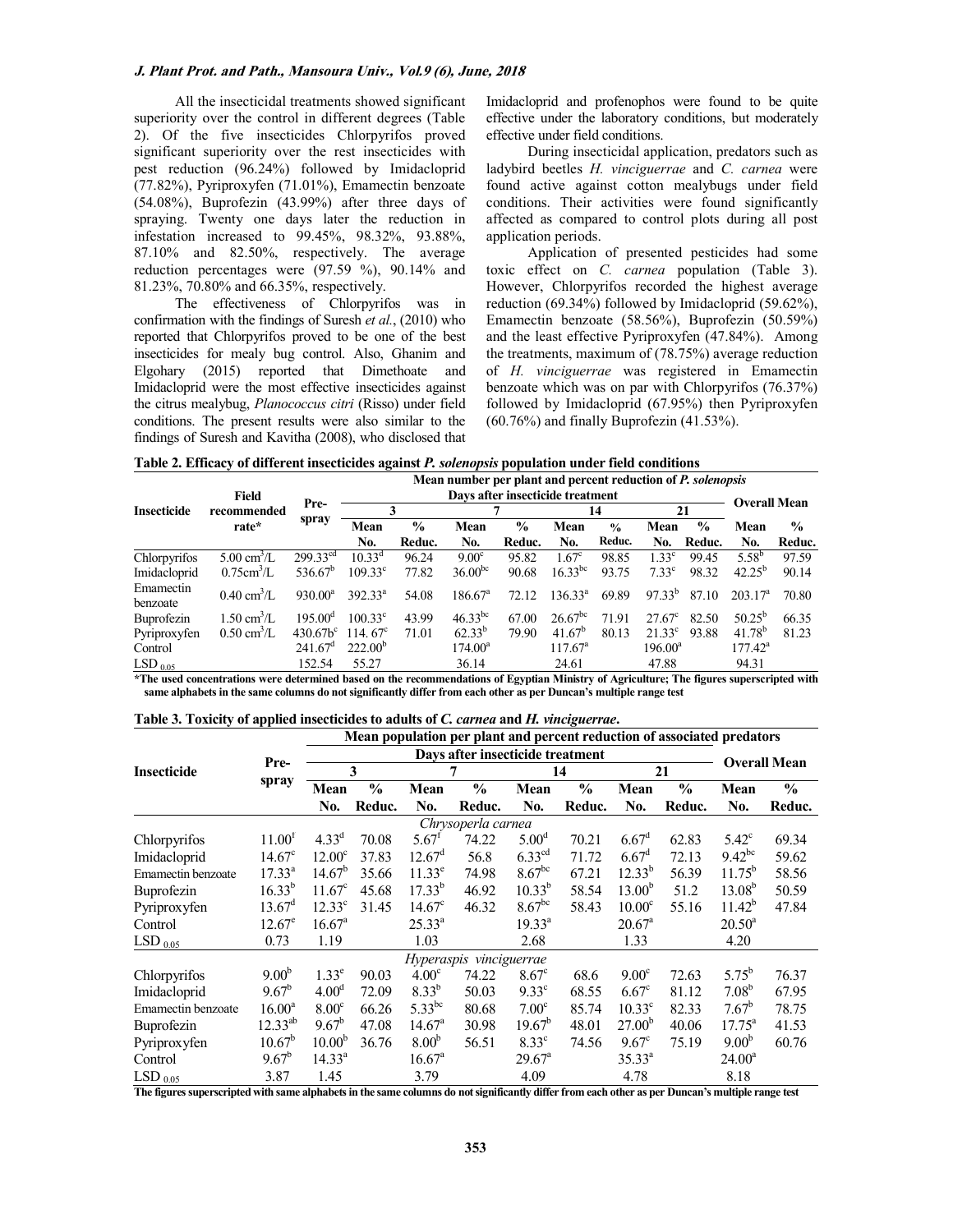Physiological differences among pests and entomophagous species is the main factor affecting insecticide selectivity (Bayoun *et al,* 1995). *C. carnea* found to be more tolerant to the applied insecticides compared to *H. vinciguerrae* and this is closely parallel with Sayyad *et al.*,(2010) who reported that *C. carnea* is one of the most common natural enemies and is highly exposed to pesticides applications resulting in enhanced tolerance to pesticides. IGRs toxicants are safer to the predacious insects (*C. carnea* and *H. vinciguerrae*) than other toxicant groups (organophosphte, neonicotinoids and avermectins).

 The present findings were supported by Bayoun *et al.,* (1995) Chlorpyrifos showed a high toxicity to natural enemies, and found to toxic to all instars of *C. carnea* with mortality ranging from 32 to 92% while, Emamectin benzoate was found to be intermediately toxic (Hussain *et al.,* 2012). Imidacloprid was found comparatively the most toxic to the activities of *C. carnea* up to 10 days after application of insecticides. Naranjo and Akey (2005) recommended the IGRs Pyriproxyfen and Buprofezin utilization in preference to other available insecticides as a result of their selectivity to conserve the natural enemy populations and permit biological control.

### **REFERENCES**

- Abbott, W.A. (1925). Method of computing the effectiveness of an insecticide. Journal of Economic Entomology, 18(2): 265-267
- Abd-Rabou, S.; J.F. Germain and T. Malausa (2010). *Phenacoccus parvus* Morrison and *P. solenopsis* Tinsley, two new mealybugs in Egypt (Hemiptera: Pseudococcidae). Bulletin of Entomological Society of France, 115(4): 509– 510
- Ahmad, F.; W. Akram; A. Sajjad and A. Imran (2011). Management practices against cotton mealybug, *Phenacoccus solenopsis* Tinsley (Hemiptera: Pseudococcidae). International Journal of Agricultural and Biology, 13 (4): 547–552
- Attia, A.R. and A.M. Ebrahim (2015). Biological studies on the predator *Dicrodiplosis manihoti* Harris (Diptera, Cecidomyiidae) on the mealybug *Phenacoccus solenopsis* Tinsley (Hemiptera, Pseudococcidae). Egyptian Journal of Biological Pest Control. 2015; 25(3): 565-568
- Bayoun, I.M.; F.W. Plapp; J.E. Gilstrap and G.J.M. JR. (1995) Toxicity of Selected Insecticides to *Diuraphis noxia* (Homoptera: Aphididae) and Its Natural Enemies. Journal of Economic Entomology, 88(5):1177-1185
- Ben-Dov, Y. (1994). A systematic catalogue of the mealybugs of the world (Insecta: Homoptera: Coccoidea: Pseudococcidae and Putoidae) with data on geographical distribution, host plants, biology and economic importance. Andover, UK; Intercept Limited, 686 p.
- CoStat Software (2004). Microcomputer program analysis Version 4.20, CoHort Software, Berkeley, CA.
- Eileen, A.B. and J.C. Turner (2001). Scale insects and mealy bugs on ornamental plants (USDA). University of Florida Bulletin, 2: 1-6
- El- Zahi, E.S.; S.A. Aref and S.K.M. Korish (2016). The cotton mealybug, *Phenacoccus solenopsis* Tinsley (Hemiptera: Pseudococcidae) as a new menace to cotton in Egypt and its chemical control. Journal of Plant Protection Research, 56 (2): 111-115
- El-Zahi, E.S. and A.I. Farag (2017). Population Dynamic of *Phenacoccus solenopsis* Tinsley on Cotton Plants and Its Susceptibility to Some Insecticides in Relation to the Exposure Method. Alexandria Science Exchange Journal, 38(2): 231-237
- Fand, B.B. and S.S. Suroshe (2015). The invasive mealybug *Phenacoccus solenopsis* Tinsley, a threat to tropical and subtropical agricultural and horticultural production systemse A review. Crop Protection, 69: 34-43
- Finney, D.J. (1971). Probit Analysis. A Statistical treatment of the sigmoid Response curve. 7th edition Cambridge University Press, Cambridge, England
- Ghanim, N.M. and L.R.A. Elgohary (2015). Field evaluation of certain insecticides against some insect pests infesting orange trees. Plant Prot. and Path.,Mansoura Univ., 6(1): 45-53
- Hanchinal, S.G.; B.V. Patil; M. Bheemanna; A.C. Hosamani and S. Sharanabasappa (2009). Incidence of mealybug on cotton in Tungbhadra project area. p. 68. In: Proceedings of Dr. Leslie C. Coleman Memorial National Symposium of Plant Protection, Bangalore University of Agricultural Science Bangalore, India, 4–6 December 2008, 560 pp
- Henderson, C.T. and E.W. Tilton (1955). Tests with acaricides against the brown wheat mite. Journal of Economic Entomology, 48: 157-161
- Hussain, D.; A. Ali; R. Tariq; M.M. Hassan and M. Saleem (2012). Comparative toxicity of some new chemistry insecticides on *Chrysoperla carnea* (Stephens) under laboratory conditions. Journal of Agricultural Research. 50(4): 509-515
- Ibrahim, S.S.; F.A. Moharum and N.M. Abd El-Ghany (2015). The cotton mealybug *Phenacoccus solenopsis* Tinsley (Hemiptera: Pseudococcidae) as a new insect pest on tomato plants in Egypt. Journal of Plant Protection Research, 55(1): 48– 51
- Joshi, M.D.; P.G. Butani; V.N. Patel and P. Jeyakumar (2010). Cotton Mealybug, Phenacoccus Solenopsis Tinsley – A review. Agric. Rev., 31(2): 113-119
- Kousar, T.; H.A. Sahito; F.A. Jatoi; Z.H. Shah and W.M. Mangrio (2016). Resistant insecticides of cotton mealybug, *Phenacoccus solenopsis*  (Tinsley) under laboratory conditions. Journal of Entomology and Zoology Studies, 4(6): 355-359